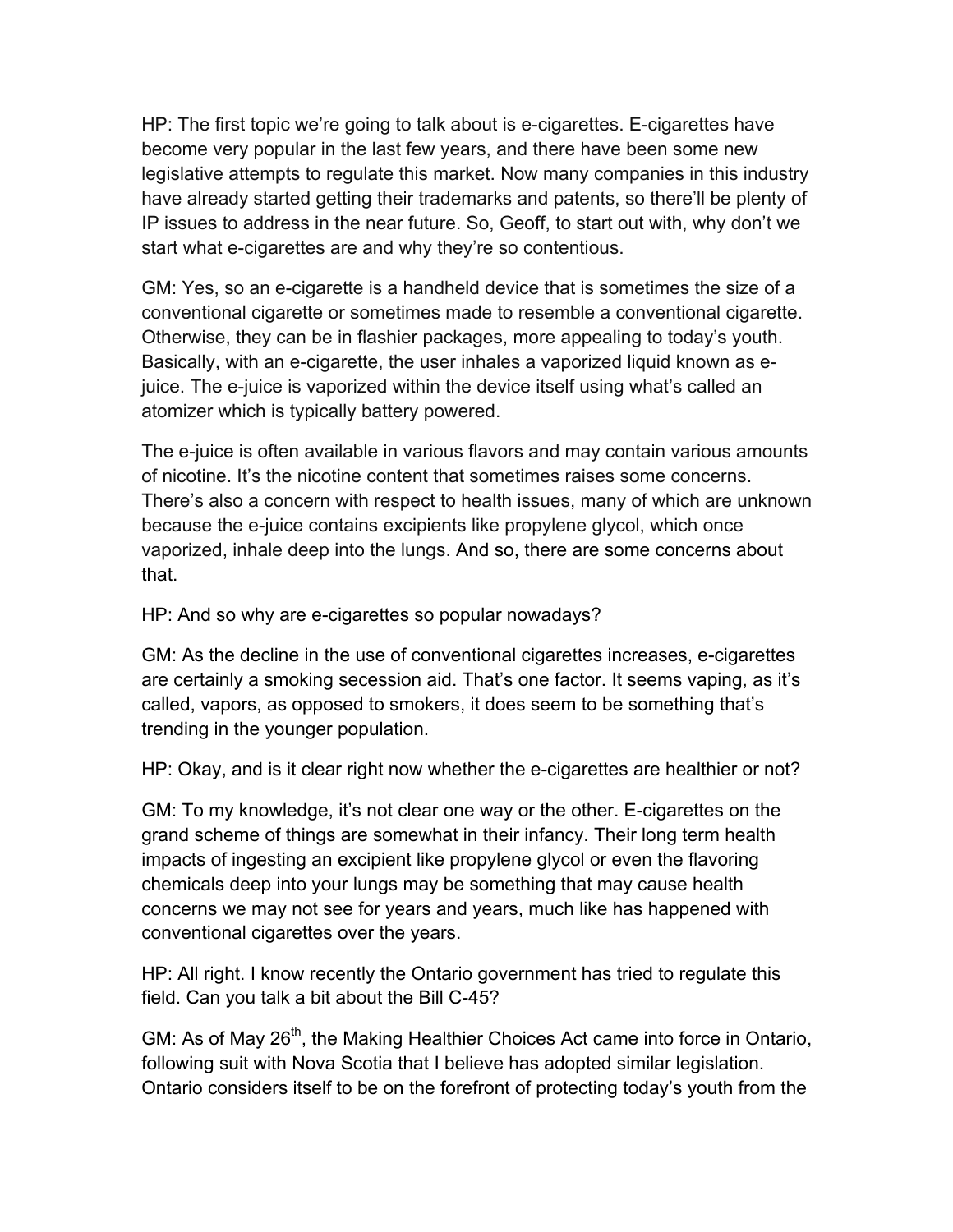dangers of tobacco and the potential harm of e-cigarettes. As of late May, it was passed, it's now legislation, and as the new legislation, some of the things that are now illegal to do include the use of e-cigarettes in designated non smoking areas, selling e-cigarettes in certain places where the sale of tobacco is prohibited, displaying e-cigarettes in places where e-cigarettes are sold or offered for sale, much like the restrictions on displaying cigarettes. Promoting ecigarettes in places where e-cigarettes or tobacco products are sold or offered for sale. There are a number of practices that are now illegal with respect to ecigarettes much how we've seen over the years with cigarettes themselves.

HP: So how did this affect the IP landscape?

GM: So with respect to IP, when anything starts to become more and more popular, you would expect to see IP issues surrounding it. And so, we expect to see developments both on the patent front as well as the trademark front. If you look at the Canadian patent database already, there's more than 30 either granted patents or pending applications. We would expect to see more as the market for e-cigarettes continues to grow. As those patents become granted, in all likelihood, you'll start to see infringement actions based on those Canadian patent rights to pop up in the federal courts and provincial courts as well.

The market for e-cigarettes is definitely a growing market, globally, as of 2013. It was estimated to be 3 billion, and it's expected to grow 10 to 20 fold over the next few—by 2030. That's the patent issues. With respect to trademark rights. Similarly as something becomes more popular in the mainstream media, you would expect a lot more trademark applications related to such products and then the litigation as well.

Now, with trademarks there's going to be issues surrounding—you would assume restrictions on marketing and advertising you could put on the packaging much like you would see on cigarettes. When considering trademark rights, you'll have to consider those restrictions as well.

HP: Can we talk a bit more about that? How does litigation in the IP sphere differ in the cigarette world as opposed to other products, given there are such strong restrictions for the advertising? Are there things IP lawyers would be doing differently in this realm rather than another?

GM: Yes. If a client approaches a trademark lawyer for example and seeks to register a trademark, it's not necessarily our job per se to tell them they can or cannot use that trademark from a regulatory perspective. When our clients come in, we want to provide them with full consideration of all the issues and so I think it would incumbent on a trademark lawyer or an IP lawyer in general really to